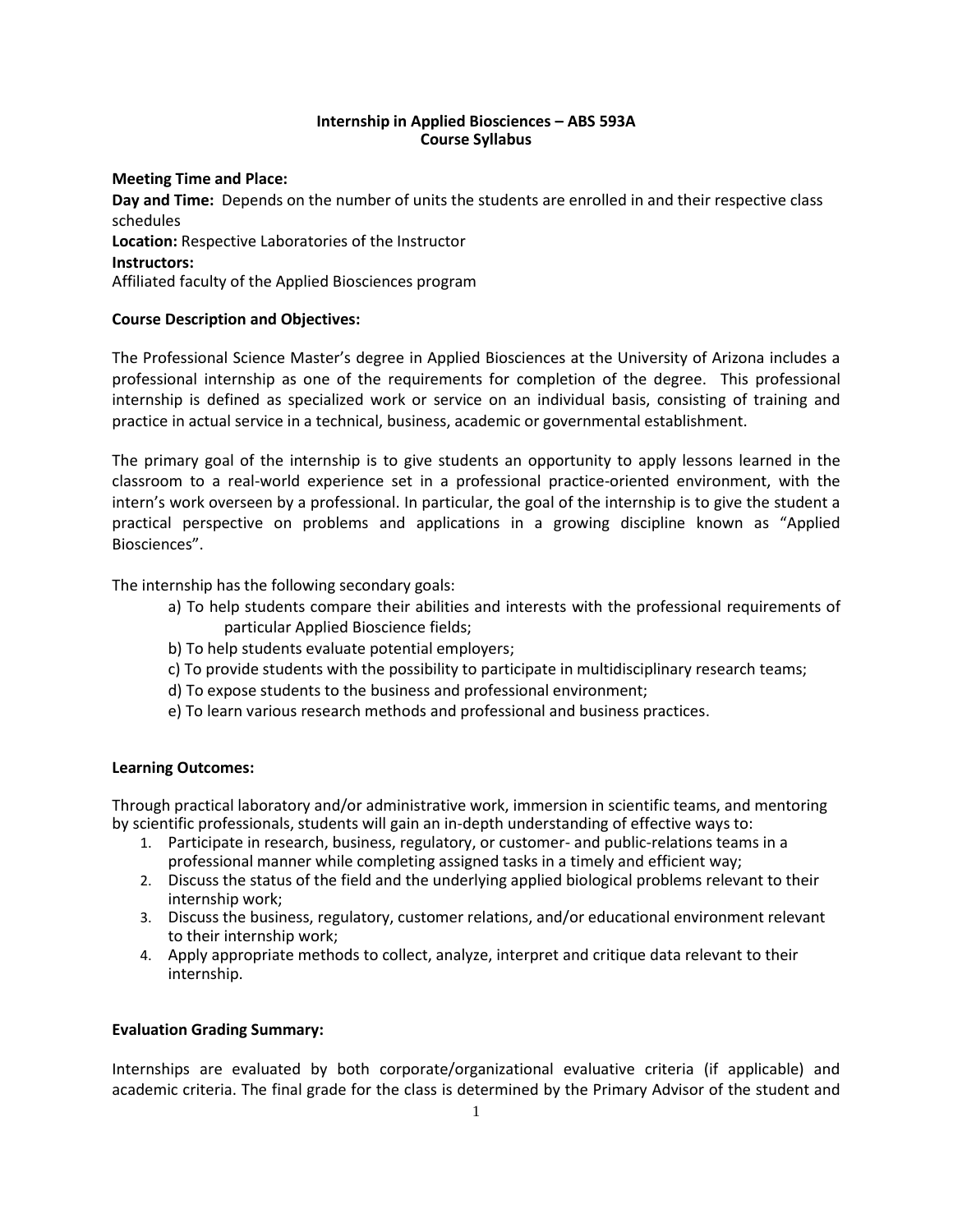is based on 1) An independent evaluation of the work performed by the student, 2) Input from the student's Internship Supervisor at the hosting agency or at the University of Arizona laboratory where the internship had been performed. The final grade will be calculated according to the following formula:

| Submission of all required forms and documents | .5% |
|------------------------------------------------|-----|
| Evaluation by Internship Supervisor            | 65% |
| Independent evaluation by the Primary Advisor  | 30% |

## **Absence and Class Participation Policy (required)**

The UA's policy concerning Class Attendance, Participation, and Administrative Drops is available at: [http://catalog.arizona.edu/policy/class-attendance-participation-and-administrative-drop.](http://catalog.arizona.edu/policy/class-attendance-participation-and-administrative-drop) The UA policy regarding absences for any sincerely held religious belief, observance or practice will be accommodated where reasonable[, http://policy.arizona.edu/human-resources/religious-accommodation-policy.](http://policy.arizona.edu/human-resources/religious-accommodation-policy) Absences pre-approved by the UA Dean of Students (or Dean Designee) will be honored. See: <https://deanofstudents.arizona.edu/absences>

## **Course Communications:**

University Email and personal interaction in the laboratory.

### **Required Texts or Readings:**

There are no required textbooks.

#### **Final Examination or Project:**

There is no final exam for this course.

#### **Grading Scale:**

S, P, F grading: For the majority of individual studies courses, one of the grade systems available is the special grades of S, P, F. Grades of S (superior), P (pass), and F (fail) are not included in the calculation of the GPA, nor do they count toward meeting the criteria for dean's list, honorable mention, or academic distinctions.

#### **Classroom Behavior Policy:**

To foster a positive learning environment, students and instructors have a shared responsibility. We want a safe, welcoming, and inclusive environment where all of us feel comfortable with each other and where we can challenge ourselves to succeed. To that end, our focus is on the tasks at hand and not on extraneous activities (e.g., texting, chatting, reading a newspaper, making phone calls, web surfing, etc.). Students are asked to refrain from disruptive conversations with people sitting around them during lecture. Students observed engaging in disruptive activity will be asked to cease this behavior. Those who continue to disrupt the class will be asked to leave lecture or discussion and may be reported to the Dean of Students.

#### **Threatening Behavior Policy:**

Required language: The UA Threatening Behavior by Students Policy prohibits threats of physical harm to any member of the University community, including to oneself. See [http://policy.arizona.edu/education-and-student-affairs/threatening-behavior-students.](http://policy.arizona.edu/education-and-student-affairs/threatening-behavior-students)

## **Accessibility and Accommodations:**

Please visit the Disability Resource Center website at: **[http://drc.arizona.edu/instructors/syllabus](http://drc.arizona.edu/instructors/syllabus-statement)[statement.](http://drc.arizona.edu/instructors/syllabus-statement)**